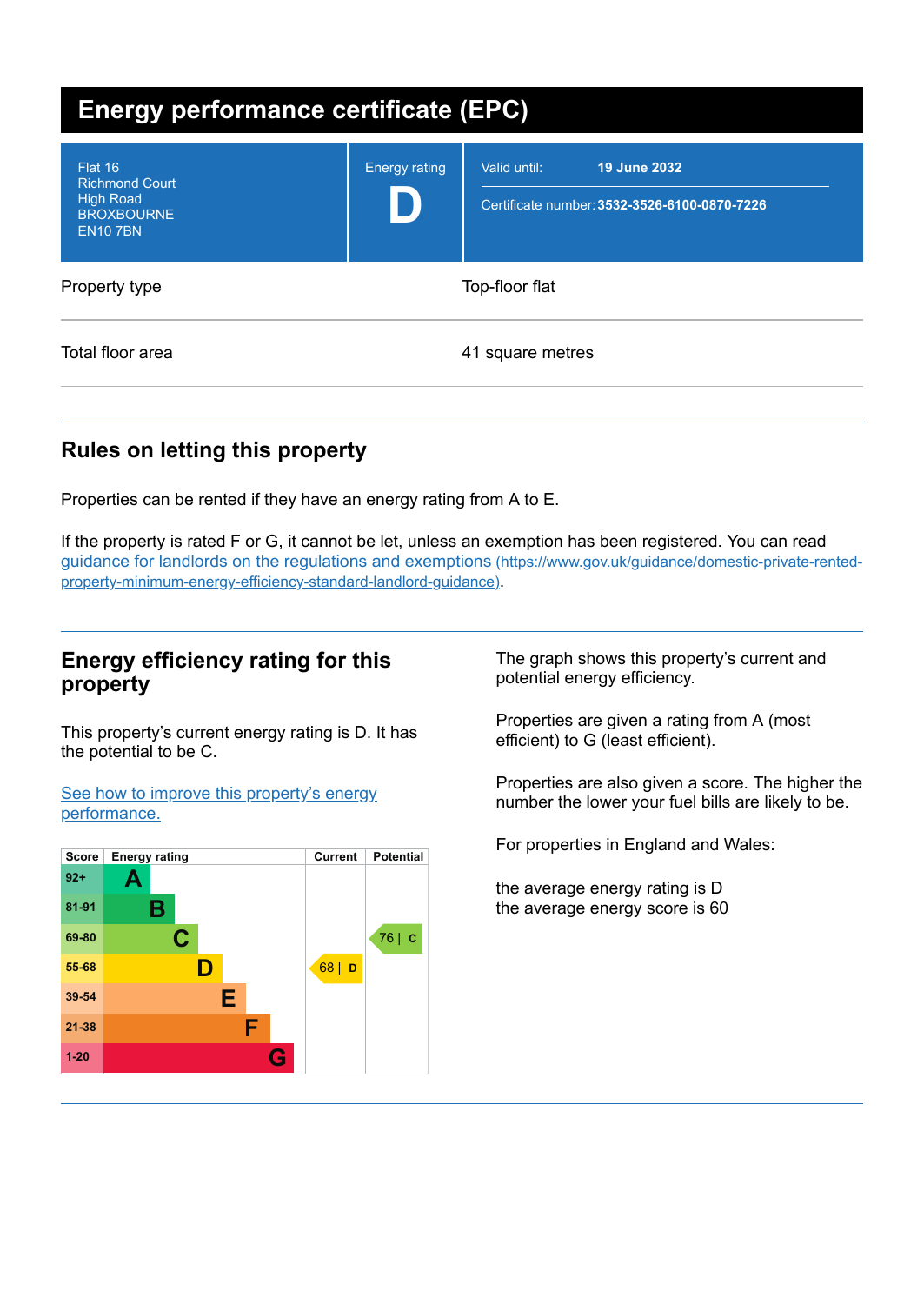# **Breakdown of property's energy performance**

This section shows the energy performance for features of this property. The assessment does not consider the condition of a feature and how well it is working.

Each feature is assessed as one of the following:

- very good (most efficient)
- good
- average
- poor
- very poor (least efficient)

When the description says "assumed", it means that the feature could not be inspected and an assumption has been made based on the property's age and type.

| <b>Feature</b>       | <b>Description</b>                          | Rating  |
|----------------------|---------------------------------------------|---------|
| Wall                 | Cavity wall, as built, insulated (assumed)  | Good    |
| Roof                 | Pitched, 100 mm loft insulation             | Average |
| Window               | Fully double glazed                         | Good    |
| Main heating         | Electric storage heaters                    | Average |
| Main heating control | Manual charge control                       | Poor    |
| Hot water            | Electric immersion, off-peak                | Average |
| Lighting             | Low energy lighting in 43% of fixed outlets | Average |
| Floor                | (another dwelling below)                    | N/A     |
| Secondary heating    | Room heaters, electric                      | N/A     |

### **Primary energy use**

The primary energy use for this property per year is 416 kilowatt hours per square metre (kWh/m2).

| <b>Environmental impact of this</b><br>property                                                        |                             | This property produces                                                                                                                                                                   | 2.9 tonnes of CO2 |
|--------------------------------------------------------------------------------------------------------|-----------------------------|------------------------------------------------------------------------------------------------------------------------------------------------------------------------------------------|-------------------|
| This property's current environmental impact<br>rating is E. It has the potential to be D.             |                             | This property's potential<br>production                                                                                                                                                  | 2.2 tonnes of CO2 |
| Properties are rated in a scale from A to G<br>based on how much carbon dioxide (CO2) they<br>produce. |                             | By making the recommended changes, you<br>could reduce this property's CO2 emissions by<br>0.7 tonnes per year. This will help to protect the<br>environment.                            |                   |
| Properties with an A rating produce less CO2                                                           |                             |                                                                                                                                                                                          |                   |
| than G rated properties.<br>An average household<br>produces                                           | 6 tonnes of CO <sub>2</sub> | Environmental impact ratings are based on<br>assumptions about average occupancy and<br>energy use. They may not reflect how energy is<br>consumed by the people living at the property. |                   |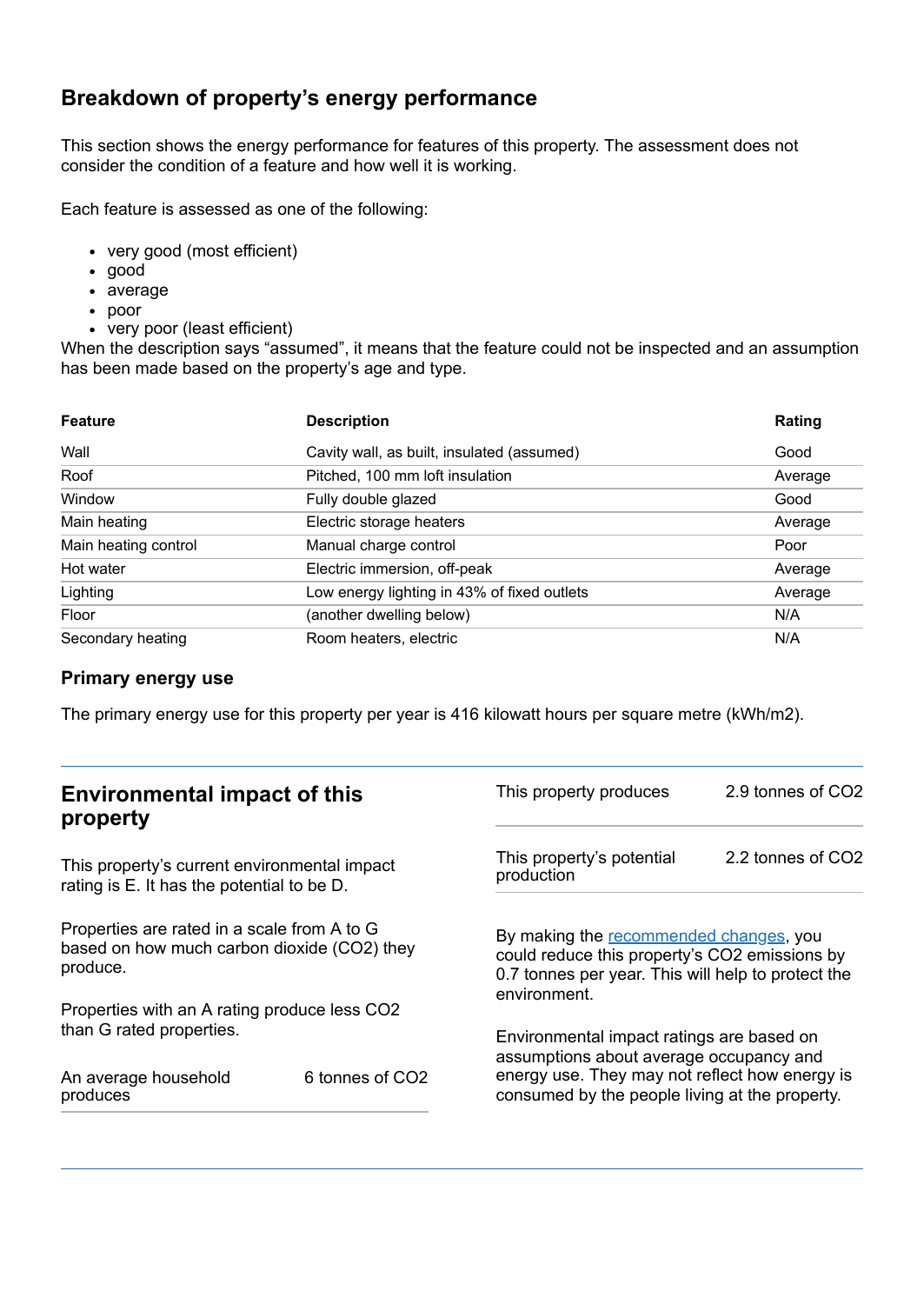# <span id="page-2-0"></span>**Improve this property's energy performance**

By following our step by step recommendations you could reduce this property's energy use and potentially save money.

Carrying out these changes in order will improve the property's energy rating and score from D (68) to C (76).

| <b>Step</b>                            | <b>Typical installation cost</b> | <b>Typical yearly saving</b> |
|----------------------------------------|----------------------------------|------------------------------|
| 1. Increase loft insulation to 270 mm  | £100 - £350                      | £62                          |
| 2. Low energy lighting                 | £20                              | £18                          |
| 3. High heat retention storage heaters | £1,200 - £1,800                  | £82                          |

## **Paying for energy improvements**

Find energy grants and ways to save energy in your home. [\(https://www.gov.uk/improve-energy-efficiency\)](https://www.gov.uk/improve-energy-efficiency)

## **Estimated energy use and potential savings**

| Estimated yearly energy<br>cost for this property | £641 |
|---------------------------------------------------|------|
| Potential saving                                  | £162 |

The estimated cost shows how much the average household would spend in this property for heating, lighting and hot water. It is not based on how energy is used by the people living at the property.

The potential saving shows how much money you could save if you complete each [recommended](#page-2-0) step in order.

For advice on how to reduce your energy bills visit Simple Energy Advice [\(https://www.simpleenergyadvice.org.uk/\)](https://www.simpleenergyadvice.org.uk/).

## **Heating use in this property**

Heating a property usually makes up the majority of energy costs.

# Estimated energy used to heat this property **Type of heating Estimated energy used**

| Space heating             | 3686 kWh per year                      |
|---------------------------|----------------------------------------|
| <b>Water heating</b>      | 1502 kWh per year                      |
| insulation                | Potential energy savings by installing |
| <b>Type of insulation</b> | Amount of energy saved                 |
| Loft insulation           | 557 kWh per year                       |